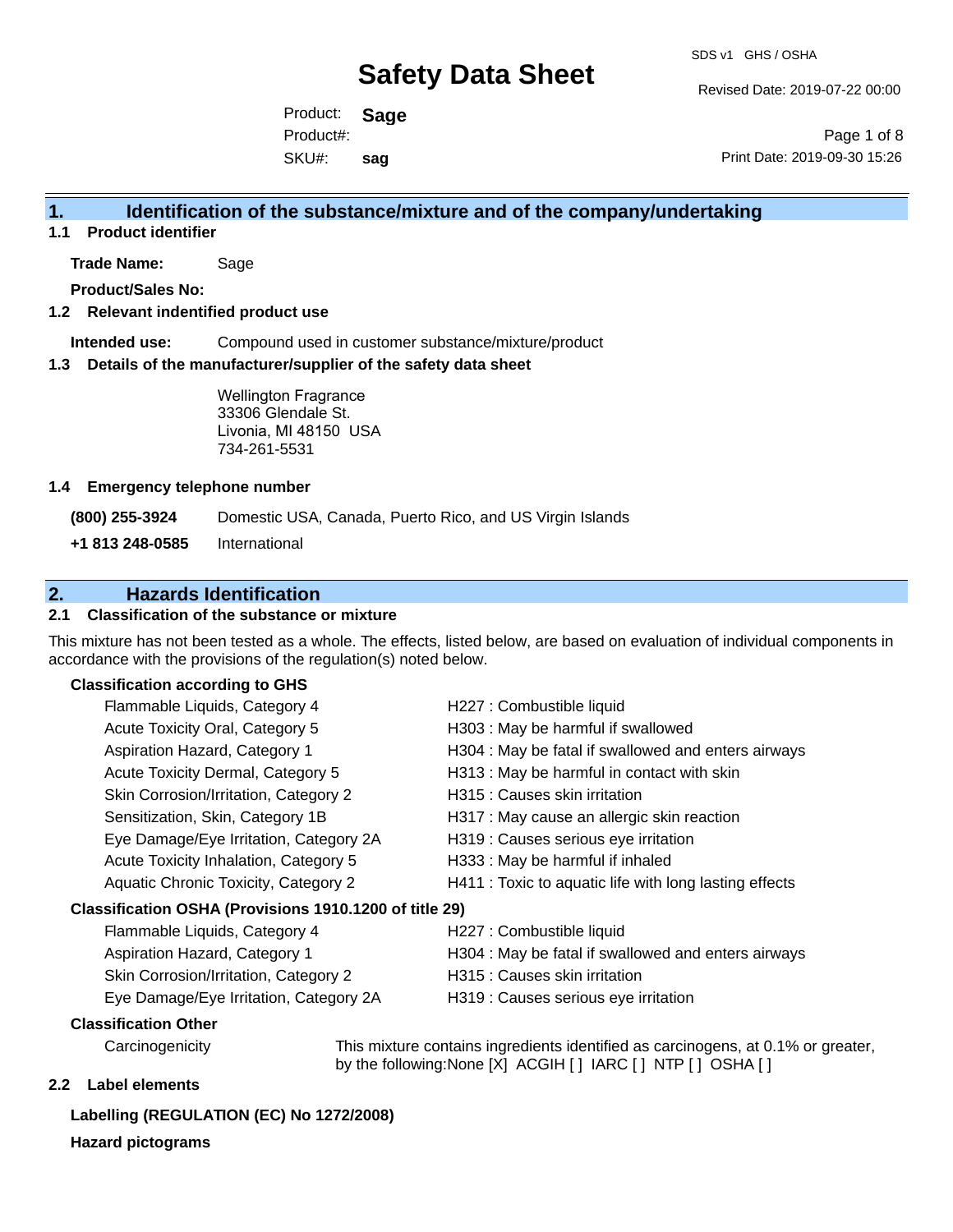Revised Date: 2019-07-22 00:00

Print Date: 2019-09-30 15:26

Page 2 of 8

Product: **Sage** SKU#: Product#: **sag**





#### **Signal Word: Danger**

| <b>Hazard statments</b> |                                                 |
|-------------------------|-------------------------------------------------|
| H <sub>22</sub> 7       | Combustible liquid                              |
| H303                    | May be harmful if swallowed                     |
| H <sub>304</sub>        | May be fatal if swallowed and enters airways    |
| H313                    | May be harmful in contact with skin             |
| H315                    | Causes skin irritation                          |
| H317                    | May cause an allergic skin reaction             |
| H <sub>319</sub>        | Causes serious eye irritation                   |
| H333                    | May be harmful if inhaled                       |
| H411                    | Toxic to aquatic life with long lasting effects |

#### **Precautionary Statements**

#### **Prevention:**

| P235 | Keep cool                                                             |
|------|-----------------------------------------------------------------------|
| P264 | Wash hands thoroughly after handling                                  |
| P272 | Contaminated work clothing should not be allowed out of the workplace |
| P273 | Avoid release to the environment                                      |
|      |                                                                       |

#### **Response:**

| $P301 + P310 + P331$ | IF SWALLOWED: Immediately call a POISON CENTER or doctor/physician Do NOT<br>induce vomiting                                          |
|----------------------|---------------------------------------------------------------------------------------------------------------------------------------|
| $P302 + P352$        | IF ON SKIN: Wash with soap and water                                                                                                  |
| $P304 + P312$        | IF INHALED: Call a POISON CENTER or doctor/physician if you feel unwell                                                               |
| $P305 + P351 + P338$ | IF IN EYES: Rinse cautiously with water for several minutes Remove contact lenses if<br>present and easy to do. continue rinsing      |
| P312                 | Call a POISON CENTER or doctor/physician if you feel unwell                                                                           |
| $P333 + P313$        | If skin irritation or a rash occurs: Get medical advice/attention                                                                     |
| $P337 + P313$        | If eye irritation persists: Get medical advice/attention                                                                              |
| P362                 | Take off contaminated clothing and wash before reuse                                                                                  |
| P363                 | Wash contaminated clothing before reuse                                                                                               |
| P370 + P378          | In case of fire: Use Carbon dioxide (CO2), Dry chemical, or Foam for extinction. Do not use<br>a direct water jet on burning material |
| P391                 | <b>Collect Spillage</b>                                                                                                               |
|                      |                                                                                                                                       |

#### **2.3 Other Hazards**

#### **no data available**

### **3. Composition/Information on Ingredients**

### **3.1 Mixtures**

This product is a complex mixture of ingredients, which contains among others the following substance(s), presenting a health or environmental hazard within the meaning of the UN Globally Harmonized System of Classification and Labeling of Chemicals (GHS):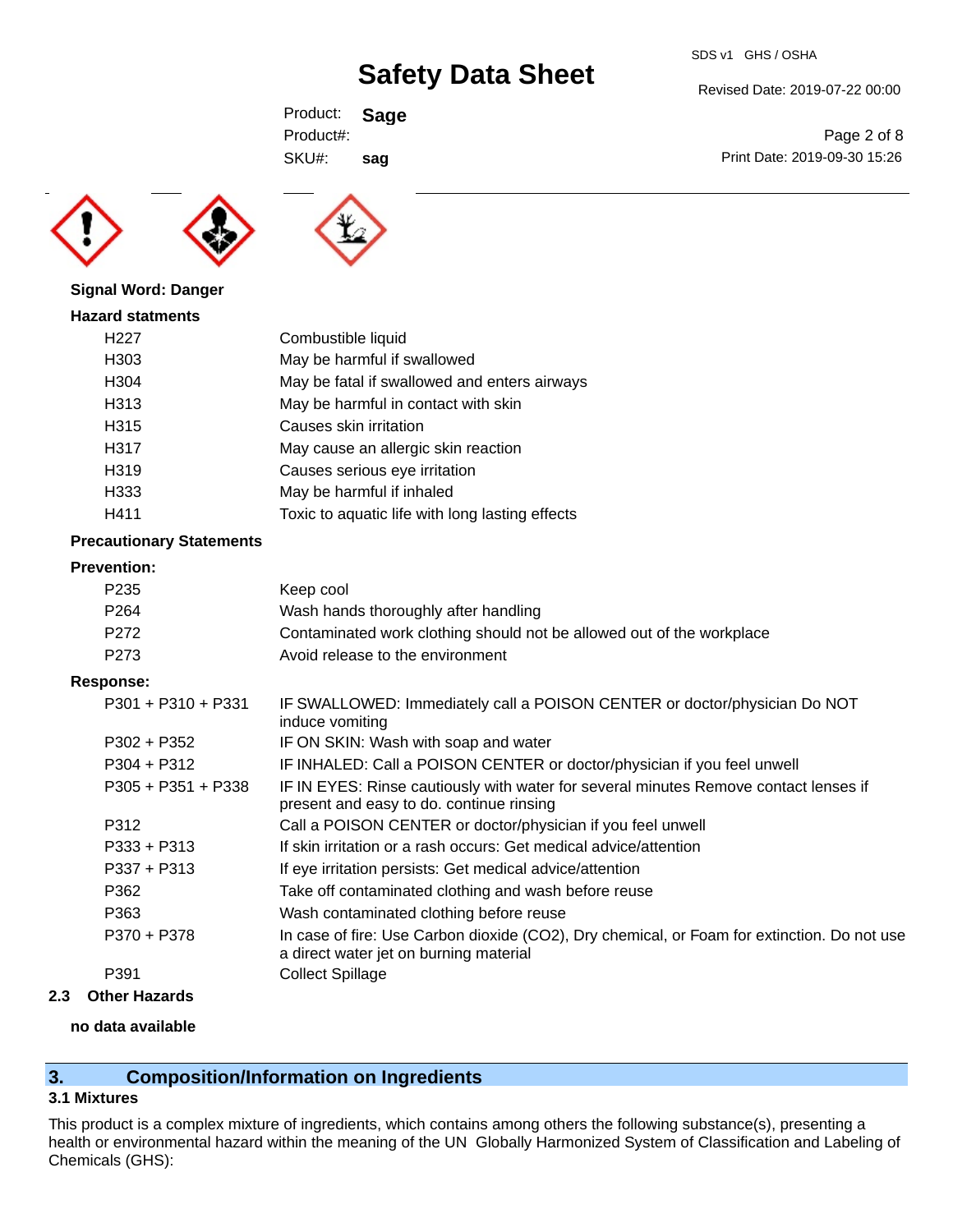SDS v1 GHS / OSHA

Revised Date: 2019-07-22 00:00

Product: **Sage** Product#:

SKU#: **sag**

Page 3 of 8 Print Date: 2019-09-30 15:26

| CAS#<br>Ingredient                                       | EC#       | Conc.<br>Range | <b>GHS Classification</b>                   |
|----------------------------------------------------------|-----------|----------------|---------------------------------------------|
| 142-91-6                                                 | 205-571-1 | 40 - 50 %      | H315; H319                                  |
| Isopropyl palmitate                                      |           |                |                                             |
| 78-70-6<br>Linalool                                      | 201-134-4 | 10 - 20 %      | H227; H303; H315; H317; H319; H402          |
| 5989-27-5                                                | 227-813-5 | 10 - 20 %      | H226; H304; H315; H317; H400; H410          |
| Limonene                                                 |           |                |                                             |
| 140-11-4                                                 | 205-399-7 | 10 - 20 %      | H303; H401; H412                            |
| Benzyl acetate                                           |           |                |                                             |
| 120-51-4                                                 | 204-402-9 | $2 - 5%$       | H302; H313; H400; H411                      |
| <b>Benzyl Benzoate</b>                                   |           |                |                                             |
| 79-92-5                                                  | 201-234-8 | $2 - 5%$       | H228; H320; H400; H410                      |
| Camphene                                                 |           |                |                                             |
| 80-56-8<br>pinene                                        | 201-291-9 | $2 - 5%$       | H226; H302; H304; H315; H317; H400;<br>H410 |
| $60 - 12 - 8$                                            | 200-456-2 | $2 - 5%$       | H302; H313; H316; H319                      |
| phenethyl alcohol                                        |           |                |                                             |
| 546-80-5                                                 | 208-912-2 | $1 - 2%$       | H227; H302                                  |
| <b>Thujone</b>                                           |           |                |                                             |
| $125 - 12 - 2$                                           | 204-727-6 | $1 - 2%$       | H227; H316; H401                            |
| Isobornyl acetate                                        |           |                |                                             |
| 103-95-7                                                 | 203-161-7 | $1 - 2%$       | H227; H303; H315; H317; H401; H412          |
| Cyclamen Aldehyde                                        |           |                |                                             |
| 128-37-0                                                 | 204-881-4 | $1 - 2%$       | H316; H400; H410                            |
| <b>Butylated hydroxytoluene</b>                          |           |                |                                             |
| See Section 16 for full text of GHS classification codes |           |                |                                             |

See Section 16 for full text of GHS classification codes which where not shown in section 2

Total Hydrocarbon Content  $(% \mathcal{O}_{N})$  = 17.99

| <b>Description of first aid measures</b><br>4.1<br>Inhalation:<br>Remove from exposure site to fresh air and keep at rest.<br>Obtain medical advice.<br>Flush immediately with water for at least 15 minutes.<br>Eye Exposure:<br>Contact physician if symptoms persist.<br><b>Skin Exposure:</b><br>Remove contaminated clothes. Wash thoroughly with water (and soap).<br>Contact physician if symptoms persist.<br>Rinse mouth with water and obtain medical advice.<br>Ingestion:<br>Most important symptoms and effects, both acute and delayed<br>no data available<br>Symptoms:<br>Refer to Section 2.2 "Hazard Statements"<br>Risks: | <b>First Aid Measures</b><br>4. |  |  |
|----------------------------------------------------------------------------------------------------------------------------------------------------------------------------------------------------------------------------------------------------------------------------------------------------------------------------------------------------------------------------------------------------------------------------------------------------------------------------------------------------------------------------------------------------------------------------------------------------------------------------------------------|---------------------------------|--|--|
|                                                                                                                                                                                                                                                                                                                                                                                                                                                                                                                                                                                                                                              |                                 |  |  |
|                                                                                                                                                                                                                                                                                                                                                                                                                                                                                                                                                                                                                                              |                                 |  |  |
|                                                                                                                                                                                                                                                                                                                                                                                                                                                                                                                                                                                                                                              |                                 |  |  |
|                                                                                                                                                                                                                                                                                                                                                                                                                                                                                                                                                                                                                                              |                                 |  |  |
|                                                                                                                                                                                                                                                                                                                                                                                                                                                                                                                                                                                                                                              |                                 |  |  |
|                                                                                                                                                                                                                                                                                                                                                                                                                                                                                                                                                                                                                                              | 4.2                             |  |  |
|                                                                                                                                                                                                                                                                                                                                                                                                                                                                                                                                                                                                                                              |                                 |  |  |
|                                                                                                                                                                                                                                                                                                                                                                                                                                                                                                                                                                                                                                              |                                 |  |  |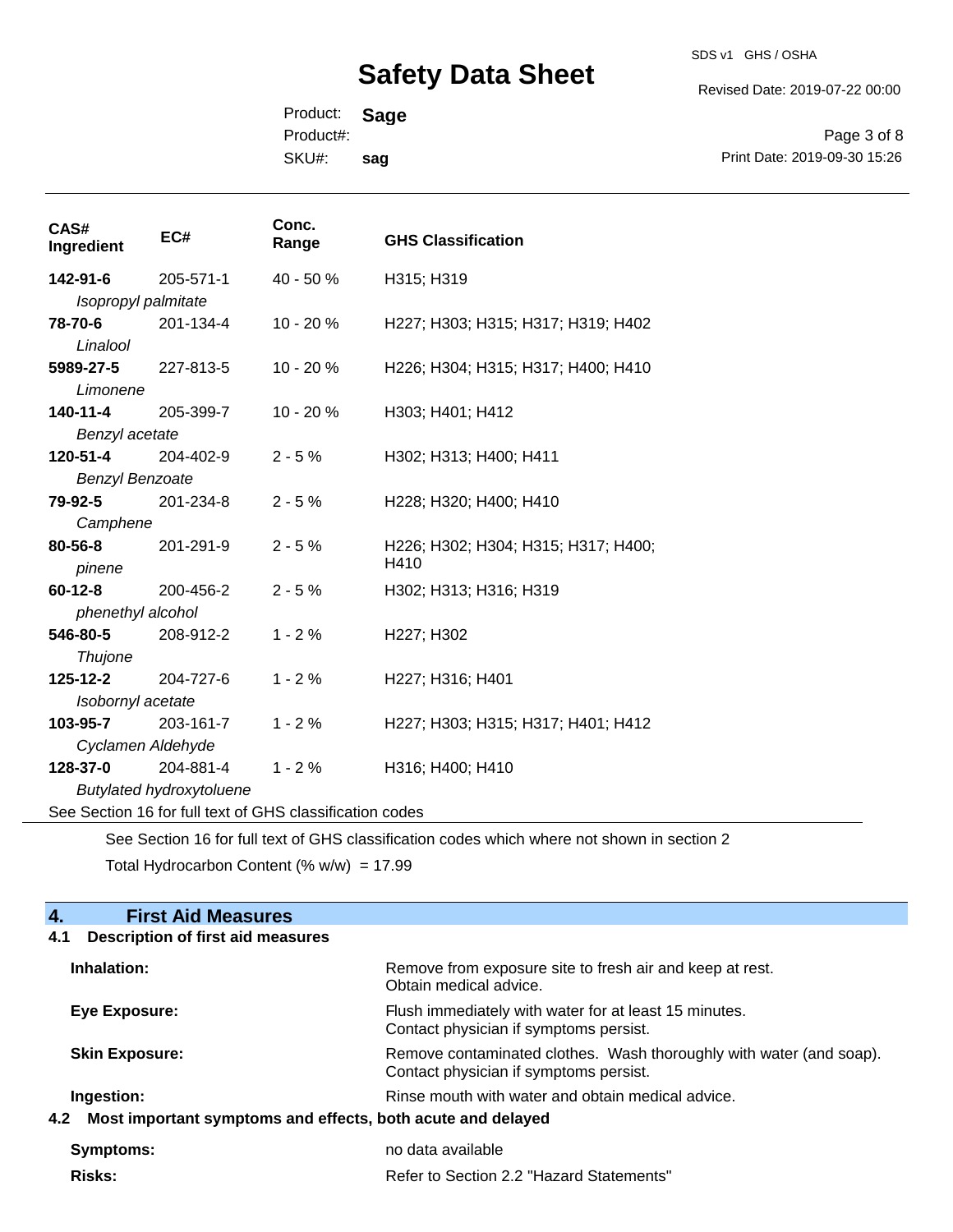SDS v1 GHS / OSHA

Revised Date: 2019-07-22 00:00

Product: **Sage** SKU#: Product#: **sag**

Page 4 of 8 Print Date: 2019-09-30 15:26

## **4.3 Indication of any immediate medical attention and special treatment needed Treatment:** Treatment: Treatment: Refer to Section 2.2 "Response"

| 5.<br><b>Fire-Fighting measures</b>                       |                                                   |  |
|-----------------------------------------------------------|---------------------------------------------------|--|
| <b>Extinguishing media</b><br>5.1                         |                                                   |  |
| Suitable:                                                 | Carbon dioxide (CO2), Dry chemical, Foam          |  |
| Unsuitable                                                | Do not use a direct water jet on burning material |  |
| 5.2 Special hazards arising from the substance or mixture |                                                   |  |
| During fire fighting:                                     | Water may be ineffective                          |  |
| <b>Advice for firefighters</b><br>5.3                     |                                                   |  |
| <b>Further information:</b>                               | Standard procedure for chemical fires             |  |

#### **6. Accidental Release Measures**

#### **6.1 Personal precautions, protective equipment and emergency procedures**

Avoid inhalation and contact with skin and eyes. A self-contained breathing apparatus is recommended in case of a major spill.

#### **6.2 Environmental precautions**

Keep away from drains, soil, and surface and groundwater.

#### **6.3 Methods and materials for containment and cleaning up**

Clean up spillage promptly. Remove ignition sources. Provide adequate ventilation. Avoid excessive inhalation of vapors. Gross spillages should be contained by use of sand or inert powder and disposed of according to the local regulations.

#### **6.4 Reference to other sections**

Not Applicable

### **7. Handling and Storage**

#### **7.1 Precautions for safe handling**

Apply according to good manufacturing and industrial hygiene practices with proper ventilation. Do not drink, eat or smoke while handling. Respect good personal hygiene.

#### **7.2 Conditions for safe storage, including any incompatibilities**

Store in a cool, dry and ventilated area away from heat sources and protected from light in tightly closed original container. Avoid uncoated metal container. Keep air contact to a minimum.

#### **7.3 Specific end uses**

No information available

#### **8. Exposure Controls/Personal Protection**

#### **8.1 Control parameters**

**Exposure Limits: Component** ACGIH

#### TWA ppm STEL ppm TWA ppm STEL ppmACGIH OSHA OSHA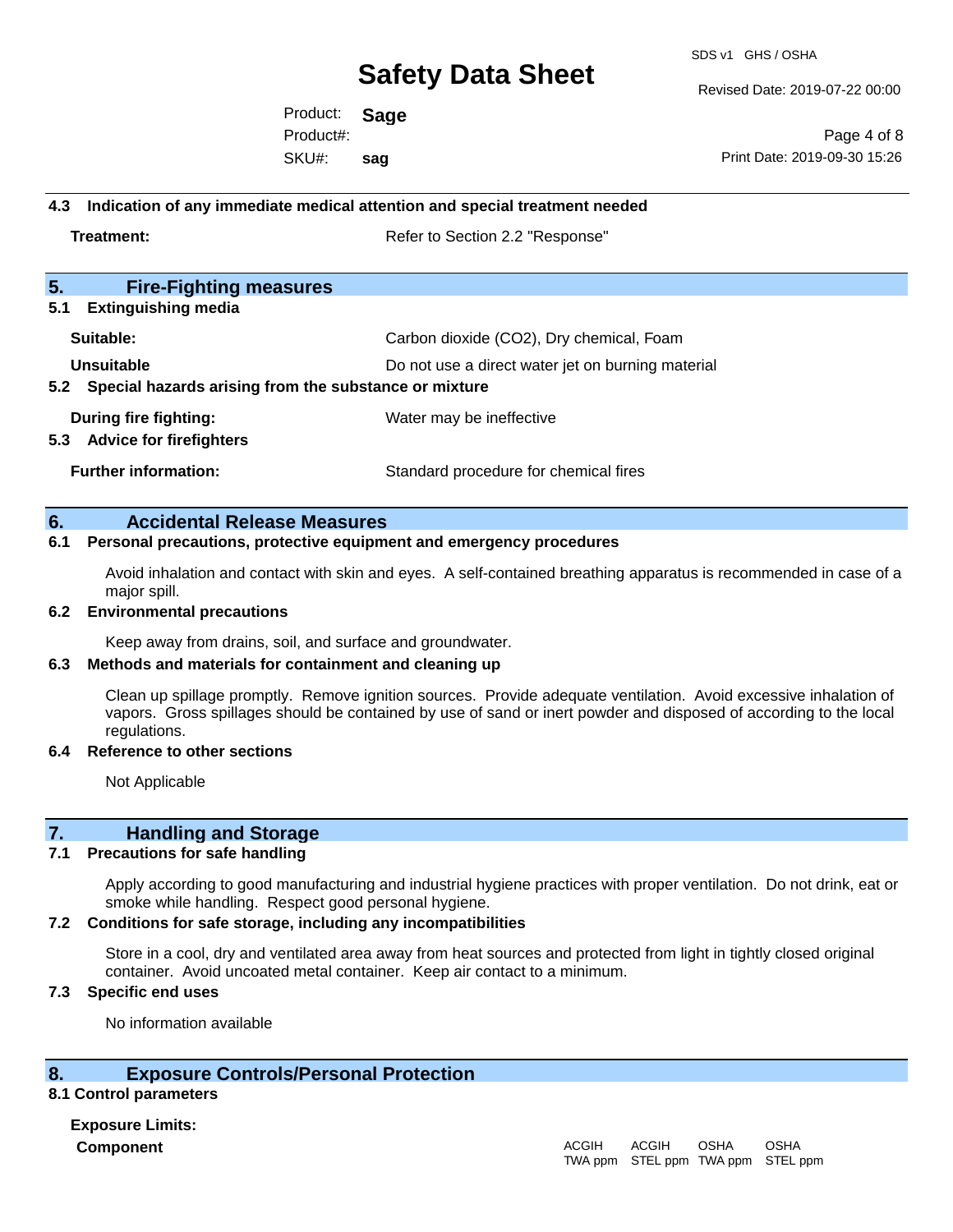SDS v1 GHS / OSHA

Revised Date: 2019-07-22 00:00

Product: **Sage** SKU#: Product#: **sag**

Page 5 of 8 Print Date: 2019-09-30 15:26

| 140-11-4                                                                                                                                                                                                                                                                       | Benzyl acetate                  | 10 |
|--------------------------------------------------------------------------------------------------------------------------------------------------------------------------------------------------------------------------------------------------------------------------------|---------------------------------|----|
| 128-37-0                                                                                                                                                                                                                                                                       | <b>Butylated hydroxytoluene</b> |    |
| 80-56-8                                                                                                                                                                                                                                                                        | pinene                          | 20 |
| <b>Experience of the Community Community</b><br>in the contract of the contract of the contract of the contract of the contract of the contract of the contract of the contract of the contract of the contract of the contract of the contract of the contract of the contrac |                                 |    |

**Engineering Controls:** Use local exhaust as needed.

#### **8.2 Exposure controls - Personal protective equipment**

 $\overline{a}$ 

| Eye protection:                | Tightly sealed goggles, face shield, or safety glasses with brow guards and side shields, etc.<br>as may be appropriate for the exposure |
|--------------------------------|------------------------------------------------------------------------------------------------------------------------------------------|
| <b>Respiratory protection:</b> | Avoid excessive inhalation of concentrated vapors. Apply local ventilation where appropriate.                                            |
| <b>Skin protection:</b>        | Avoid Skin contact. Use chemically resistant gloves as needed.                                                                           |

### **9. Physical and Chemical Properties**

#### **9.1 Information on basic physical and chemical properties**

| <b>Appearance:</b>           | Liquid               |
|------------------------------|----------------------|
| Odor:                        | Conforms to Standard |
| Color:                       | Colorless            |
| <b>Viscosity:</b>            | Liquid               |
| <b>Freezing Point:</b>       | Not determined       |
| <b>Boiling Point:</b>        | Not determined       |
| <b>Melting Point:</b>        | Not determined       |
| <b>Flashpoint (CCCFP):</b>   | 145 F (62.78 C)      |
| <b>Auto flammability:</b>    | Not determined       |
| <b>Explosive Properties:</b> | None Expected        |
| <b>Oxidizing properties:</b> | None Expected        |
| Vapor Pressure (mmHg@20 C):  | 0.2692               |
| %VOC:                        | 0.27                 |
| Specific Gravity @ 25 C:     | 0.8900               |
| Density @ 25 C:              | 0.8870               |
| Refractive Index @ 20 C:     | 1.4610               |
| Soluble in:                  | Oil                  |

## **10. Stability and Reactivity**

| 10.1 Reactivity                         | None                                               |
|-----------------------------------------|----------------------------------------------------|
| <b>10.2 Chemical stability</b>          | Stable                                             |
| 10.3 Possibility of hazardous reactions | None known                                         |
| <b>10.4 Conditions to avoid</b>         | None known                                         |
| 10.5 Incompatible materials             | Strong oxidizing agents, strong acids, and alkalis |
| 10.6 Hazardous decomposition products   | None known                                         |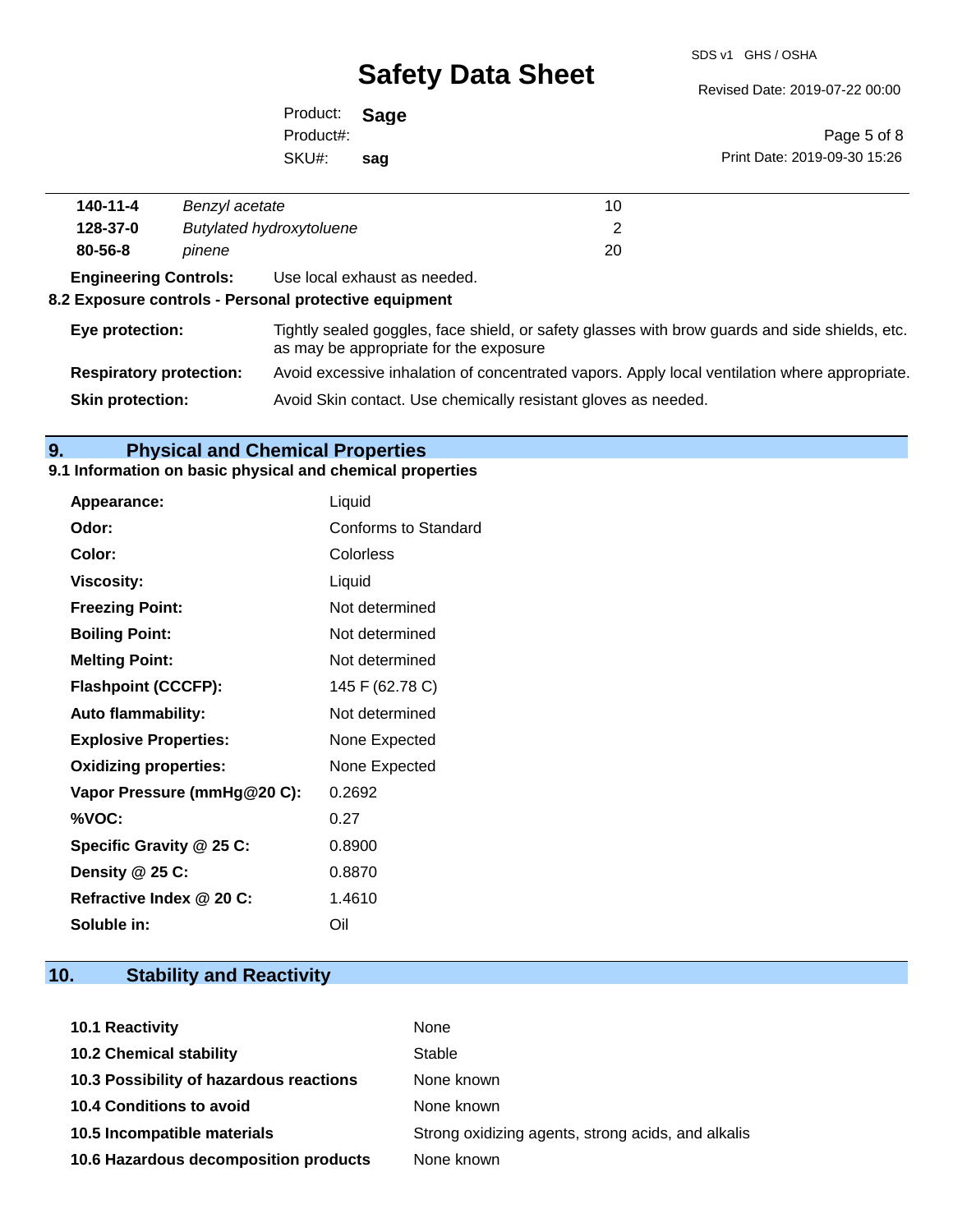Revised Date: 2019-07-22 00:00

Product: **Sage** SKU#: Product#: **sag**

Page 6 of 8 Print Date: 2019-09-30 15:26

### **11. Toxicological Information**

#### **11.1 Toxicological Effects**

Acute Toxicity Estimates (ATEs) based on the individual Ingredient Toxicity Data utilizing the "Additivity Formula"

| Acute toxicity - Oral - (Rat) mg/kg                | (LD50: 2693.2391) May be harmful if swallowed            |
|----------------------------------------------------|----------------------------------------------------------|
| Acute toxicity - Dermal - (Rabbit) mg/kg           | (LD50: 3745.1307) May be harmful in contact with skin    |
| Acute toxicity - Inhalation - (Rat) mg/L/4hr       | (LD50: 22.9675) May be harmful if inhaled                |
| <b>Skin corrosion / irritation</b>                 | May be harmful if inhaled                                |
| Serious eye damage / irritation                    | Causes serious eye irritation                            |
| <b>Respiratory sensitization</b>                   | Not classified - the classification criteria are not met |
| <b>Skin sensitization</b>                          | May cause an allergic skin reaction                      |
| <b>Germ cell mutagenicity</b>                      | Not classified - the classification criteria are not met |
| Carcinogenicity                                    | Not classified - the classification criteria are not met |
| <b>Reproductive toxicity</b>                       | Not classified - the classification criteria are not met |
| Specific target organ toxicity - single exposure   | Not classified - the classification criteria are not met |
| Specific target organ toxicity - repeated exposure | Not classified - the classification criteria are not met |
| <b>Aspiration hazard</b>                           | May be fatal if swallowed and enters airways             |

### **12. Ecological Information**

**12.1 Toxicity**

| <b>Acute acquatic toxicity</b>     | Not classified - the classification criteria are not met |
|------------------------------------|----------------------------------------------------------|
| <b>Chronic acquatic toxicity</b>   | Toxic to aquatic life with long lasting effects          |
| <b>Toxicity Data on soil</b>       | no data available                                        |
| <b>Toxicity on other organisms</b> | no data available                                        |
|                                    |                                                          |
| 12.2 Persistence and degradability | no data available                                        |
| 12.3 Bioaccumulative potential     | no data available                                        |
| 12.4 Mobility in soil              | no data available                                        |
| 12.5 Other adverse effects         | no data available                                        |
|                                    |                                                          |

### **13. Disposal Conditions**

#### **13.1 Waste treatment methods**

Do not allow product to reach sewage systems. Dispose of in accordance with all local and national regulations. Send to a licensed waste management company.The product should not be allowed to enter drains, water courses or the soil. Do not contaminate ponds, waterways or ditches with chemical or used container.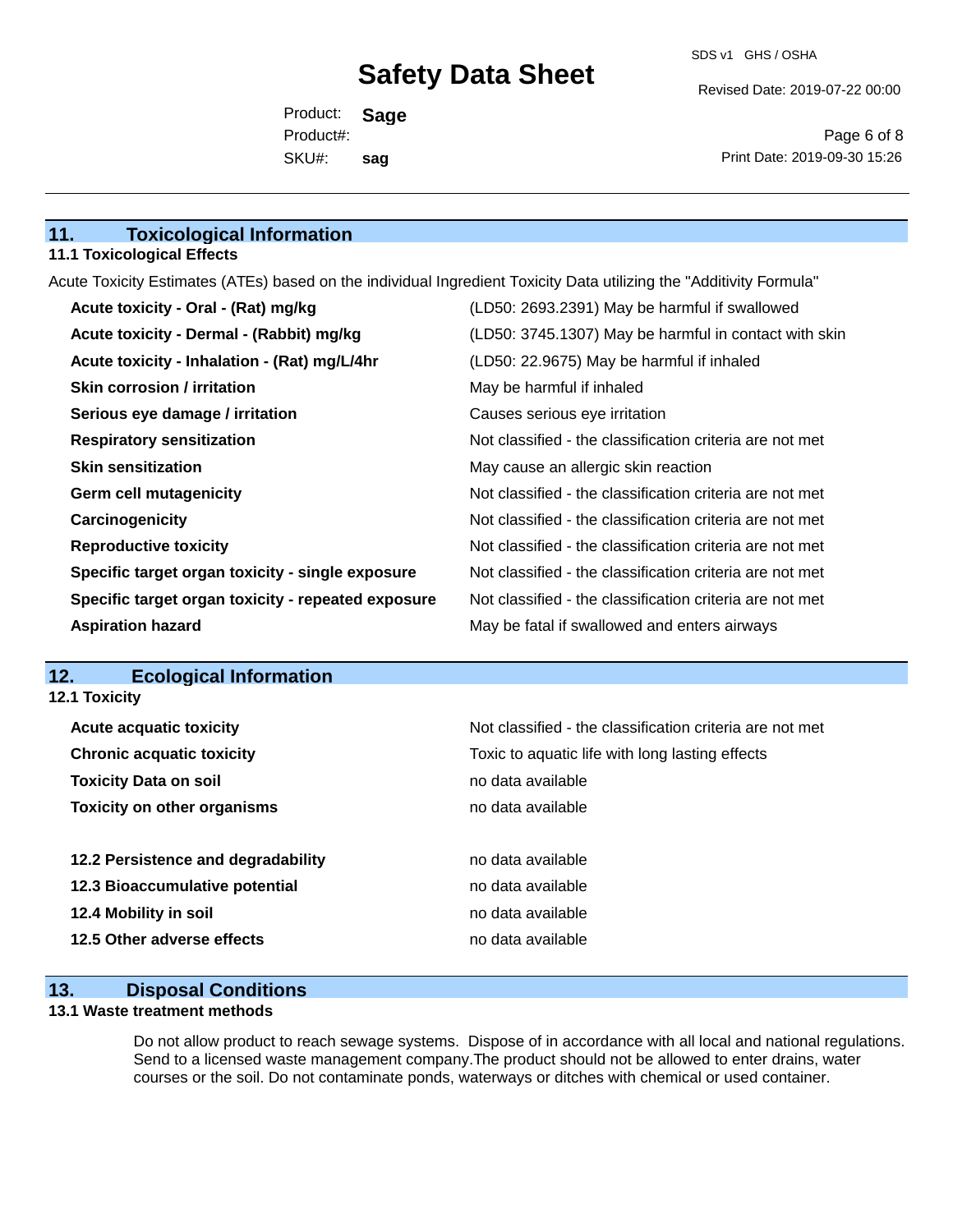SDS v1 GHS / OSHA

Revised Date: 2019-07-22 00:00

Product: **Sage** SKU#: Product#: **sag**

Page 7 of 8 Print Date: 2019-09-30 15:26

## **14. Transport Information**

| <b>Marine Pollutant</b>                                       | Yes. Ingredient of greatest environmental impact:<br>5989-27-5 : (10 - 20 %) : Limonene |              |                                     |                 |               |  |
|---------------------------------------------------------------|-----------------------------------------------------------------------------------------|--------------|-------------------------------------|-----------------|---------------|--|
| <b>Regulator</b>                                              |                                                                                         | <b>Class</b> | <b>Pack Group</b>                   | <b>Sub Risk</b> | UN-nr.        |  |
| U.S. DOT (Non-Bulk)                                           |                                                                                         |              | Not Regulated - Not Dangerous Goods |                 |               |  |
| <b>Chemicals NOI</b>                                          |                                                                                         |              |                                     |                 |               |  |
| <b>ADR/RID (International Road/Rail)</b>                      |                                                                                         |              |                                     |                 |               |  |
| <b>Environmentally Hazardous</b><br>Substance, Liquid, n.o.s. |                                                                                         | 9            | $\mathbf{III}$                      |                 | <b>UN3082</b> |  |
| <b>IATA (Air Cargo)</b>                                       |                                                                                         |              |                                     |                 |               |  |
| <b>Environmentally Hazardous</b><br>Substance, Liquid, n.o.s. |                                                                                         | 9            | $\mathbf{III}$                      |                 | <b>UN3082</b> |  |
| <b>IMDG (Sea)</b>                                             |                                                                                         |              |                                     |                 |               |  |
| <b>Environmentally Hazardous</b><br>Substance, Liquid, n.o.s. |                                                                                         | 9            | $\mathbf{III}$                      |                 | <b>UN3082</b> |  |

| <b>Regulatory Information</b><br>15.                                 |                                                              |
|----------------------------------------------------------------------|--------------------------------------------------------------|
| <b>U.S. Federal Regulations</b>                                      |                                                              |
| <b>TSCA (Toxic Substance Control Act)</b>                            | All components of the substance/mixture are listed or exempt |
| 40 CFR(EPCRA, SARA, CERCLA and CAA)<br><b>U.S. State Regulations</b> | This product contains NO components of concern.              |
| <b>California Proposition 65 Warning</b>                             | This product contains the following components:              |
| 123-35-3(NF 204-622-5 0.01 - 0.1%                                    | beta-Myrcene (Natural Source)                                |
| <b>Canadian Regulations</b>                                          |                                                              |
| <b>DSL</b>                                                           | 100.00% of the components are listed or exempt.              |

## **16. Other Information**

#### **GHS H-Statements referred to under section 3 and not listed in section 2**

| H226 : Flammable liquid and vapour                       | H228 : Flammable Solid                                         |
|----------------------------------------------------------|----------------------------------------------------------------|
| H302 : Harmful if swallowed                              | H316 : Causes mild skin irritation                             |
| H317 : May cause an allergic skin reaction               | H320 : Causes eye irritation                                   |
| H400 : Very Toxic to aquatic life                        | H401 : Toxic to aquatic life                                   |
| H402 : Harmful to aquatic life                           | H410 : Very toxic to aquatic life with long lasting<br>effects |
| H412 : Harmful to aquatic life with long lasting effects |                                                                |
| <b>Total Fractional Values</b>                           |                                                                |
| (TFV) Risk                                               | <b>Risk</b><br>(TFV).                                          |
| (217.70) Acute Toxicity Inhalation, Category 5           | (77.94) Aquatic Chronic Toxicity, Category 3                   |
| (13.01) Sensitization, Skin, Category 1B                 | (7.82) Skin Corrosion/Irritation, Category 3                   |
| (7.75) Aquatic Chronic Toxicity, Category 2              | (7.24) Skin Corrosion/Irritation, Category 2                   |
| (5.89) Eye Damage/Eye Irritation, Category 2A            | (1.86) Acute Toxicity Oral, Category 5                         |